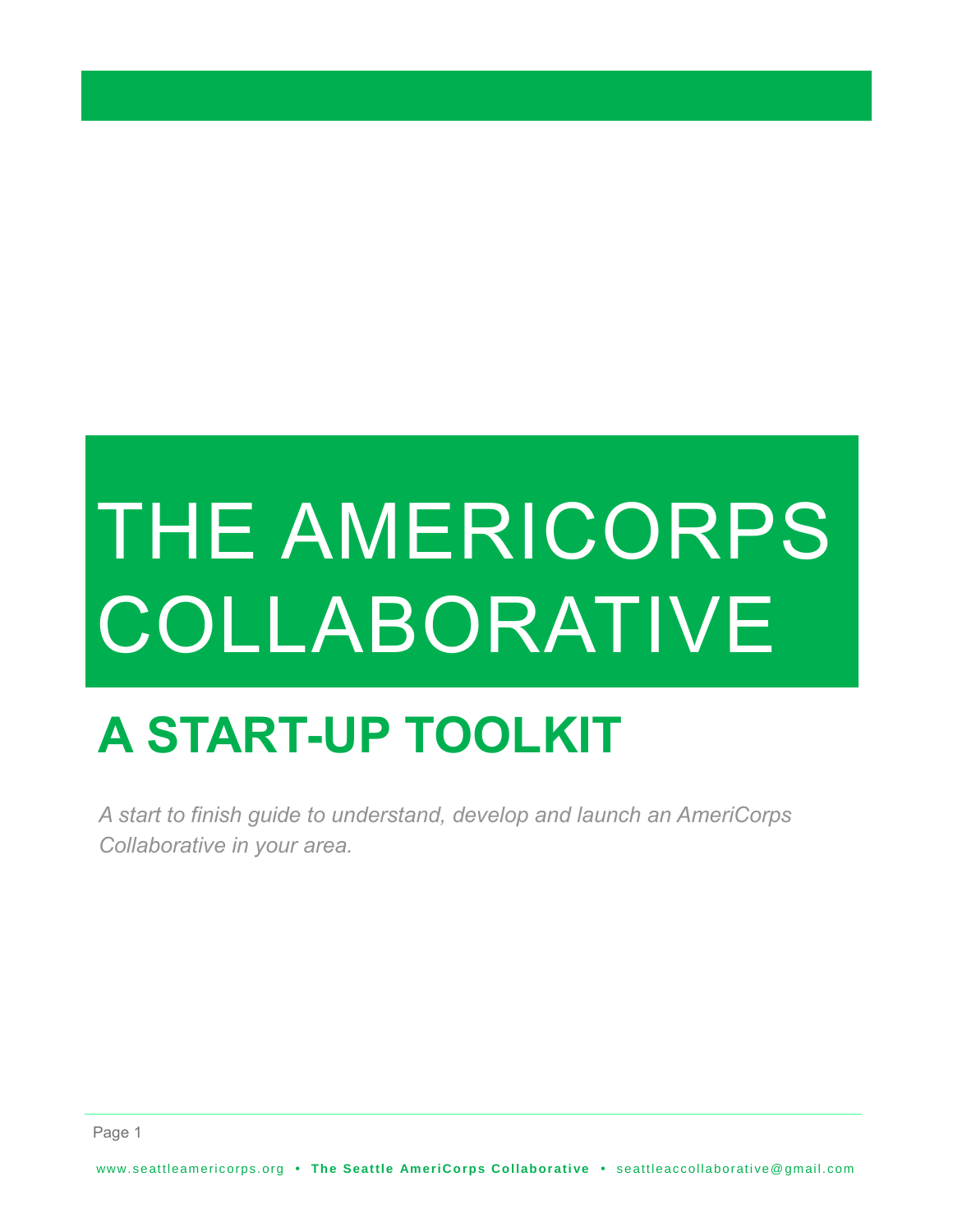# AMERICORPS COLLABORATIVE MODEL

### **AmeriCorps Collaborative Model**

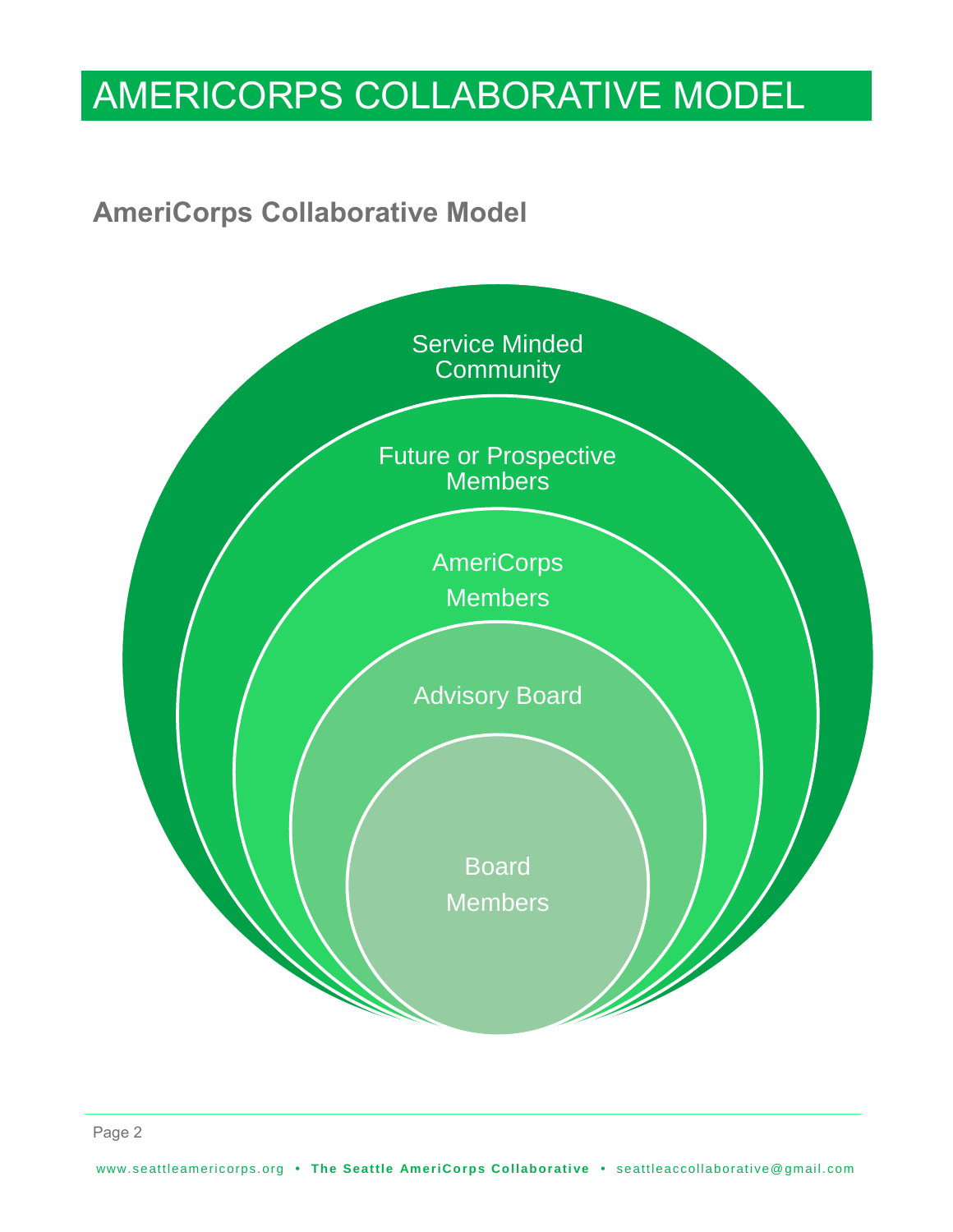### START-UP PROCESS

### **Start-Up Process**



Page 3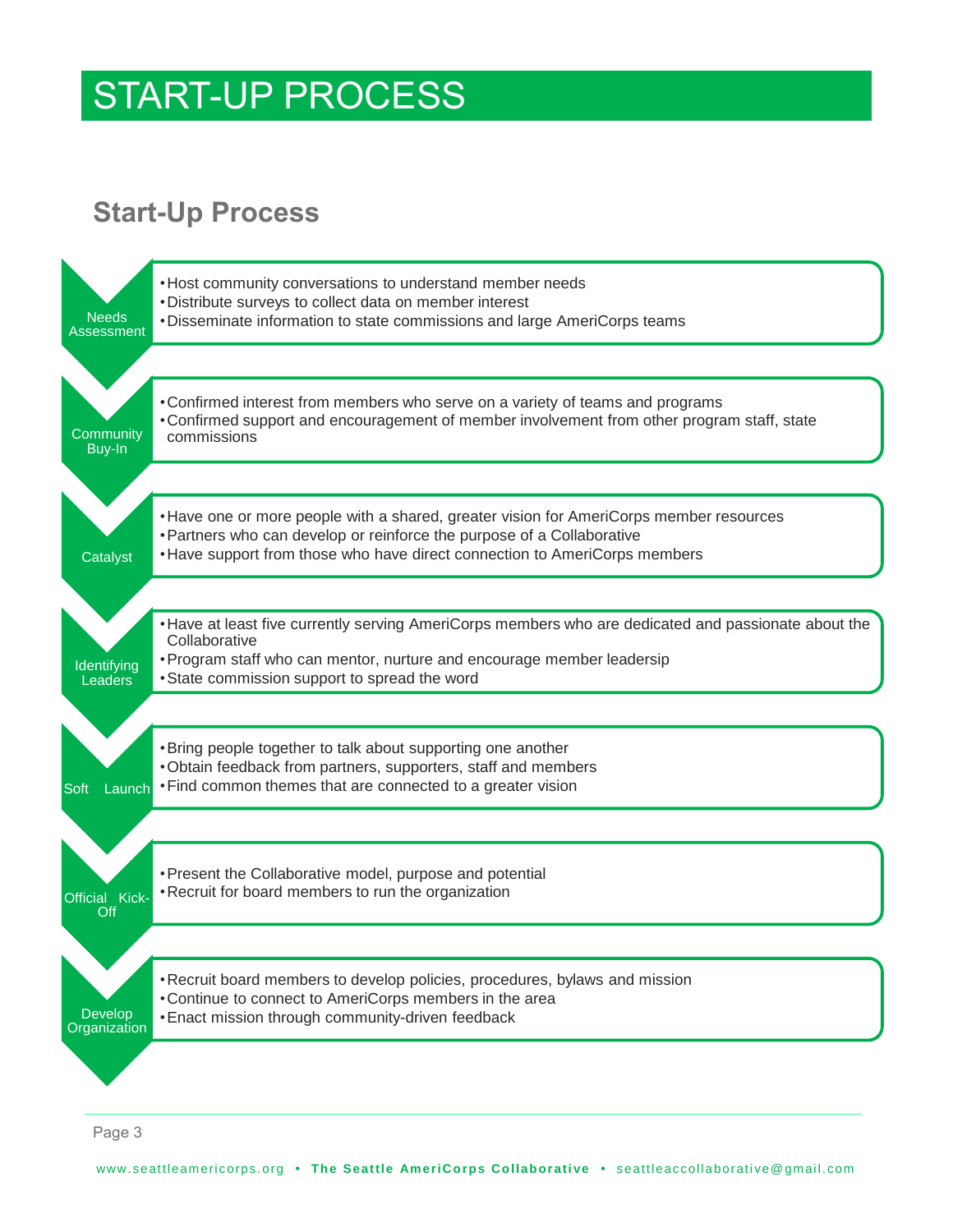### CATALYST TOOLS

### **Catalyst Tools**

Program staff and state commission staff have the power to connect, influence and nurture a Collaborative. We have developed a couple of tools to help you begin the start-up process.

#### **Identifying a Leader**

Leaders are the change agents who play a crucial role in starting a Collaborative. The leader will be the primary champion and organizer for the Collaborative, conducting outreach, strategically networking with potential partners, and developing a community of supporters. It could be one or more people who start a Collaborative. A good leader may possess these qualities:

- 1. **High potential** As members develop their skills, it is important to consider their potential. Look for aptitude, desire to grow and overall potential.
- 2. **Level of engagement** An individual who proactively makes suggestions for process improvement and shows interest in going beyond their responsibilities may be a future leader.
- 3. **Accountability** Members who hold themselves answerable for failure make good leaders.
- 4. **Multitasking abilities** If you feel you have identified a leader, try to give them extra responsibilities. Collaborative leaders will have to perform more than one task at a time.
- 5. **Empathy and emotional intelligence** A leader will be a good team player, help others and take the time to interact with others.
- 6. **Communication skills** Look for a person who has the ability to explain ideas in a clear and concise manner. Someone who has the ability to listen will be a good leader.
- 7. **Passion for National Service**  We are not talking about a compelling motivation for service. This person is excited by National Service, motivated to support other members, and inspired by the Collaborative model.

#### **Finding Who Shares Your Vision**

The best way to find who shares your vision is to spread the word through heavy networking. We looked to state commissioners, local United Ways, philanthropists with a passion for service, community organizers and sponsor organizations. Creating buy-in will take time, but in spreading the word and asking for support, others will help you identify who shares your vision.

State Commission engagement is one of the keys to success. The State Commission is able to support Collaborative events, connect leaders to program staff and current members, and tell new members about the Collaborative as a tool to improve their year.

Finally, cultivating the person leading this effort – the leader – will ultimately define the success of the Collaborative. Though much of the work can be done independently, it cannot be done without the support of others. Finding the person who can provide professional advice, is well-connected to the community, and nurtures the vision and goals of the leader will build a community. This person will have connections and organizational recommendations to help define to success of the organization.

Page 4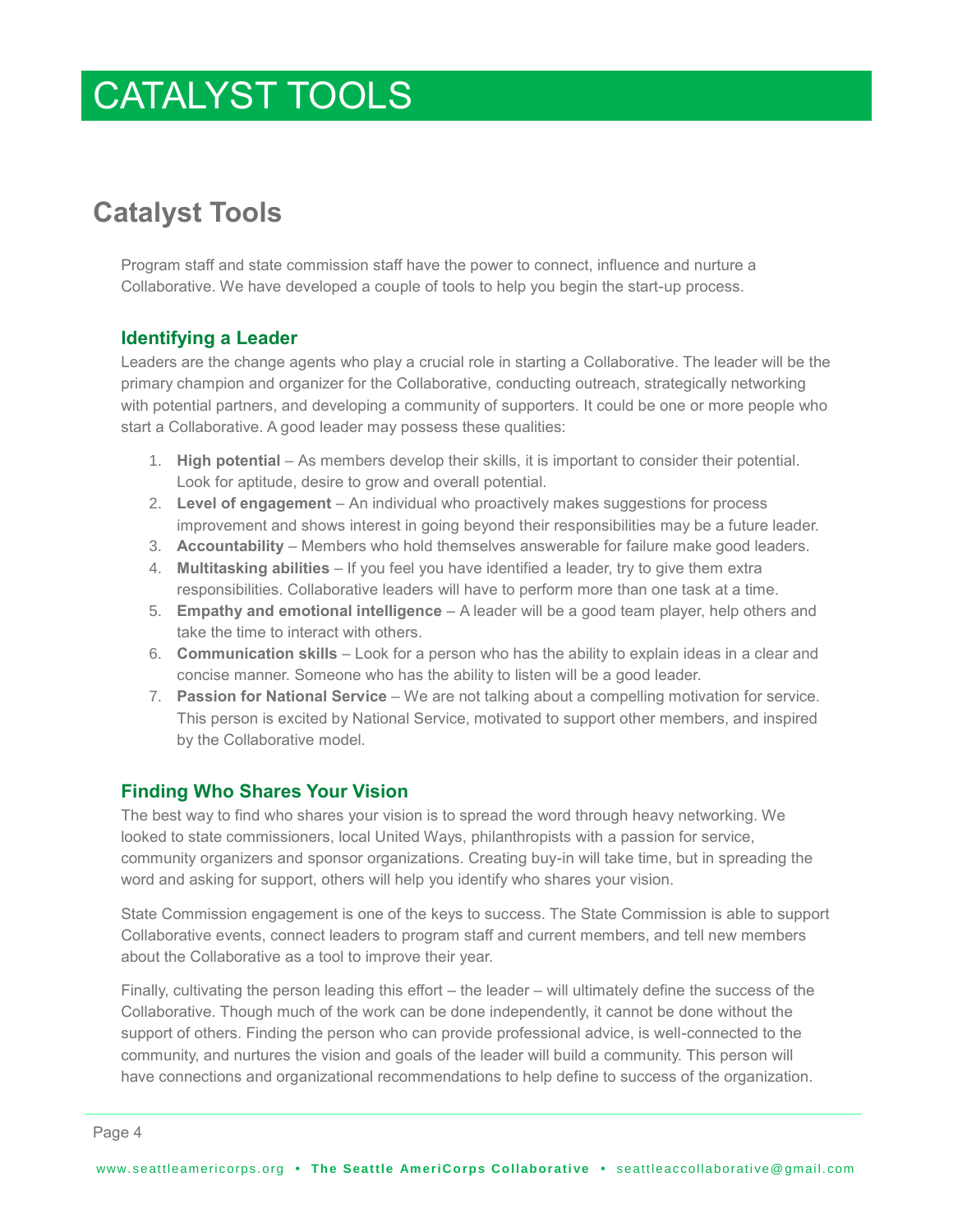## CATALYST TOOLS

#### **Conducting Outreach**

#### **Community Conversations**

Community conversations are essential to our work. Engaging with members in-person simulates the Collaborative experience and presents the opportunity to cultivate a deeper community connection. Questions to ask may include:

- What is your best-kept secret to saving money? Favorite resource or grocery spot?
- Why did you decide to serve in AmeriCorps? What keeps you motivated every day?
- What neighborhood do you live in? What has been the best or worst things about living there?
- What challenges have you had serving in your program or at your site?
- What are ways a group like the Collaborative could help you overcome those challenges?

#### **Surveys**

Surveys are a great way to collect information from members and champions near and far. Here is an example of one of our membership surveys:

**"**The Collaborative is a model that leverages the network of service members, alumni, and national service champions working to ensure that every AmeriCorps member's year of service is as fulfilling and impactful as possible. We hope that by distributing this survey to the members of our community, we can learn about the interests, hopes, and dreams of our members."

Information to collect may include:

- **Contact information** such as name, email, phone
- **Demographic information** such as age, gender identity and association with AmeriCorps
- **Programmatic information** such program, sponsor organization, length and location of service
- **Housing information** such as immediate housing location, area currently living, location they spend most time in
- **Engagement and connection information** such as how they heard of the Collaborative, if they are connected via social media, and ranked questions about involvement interest (wanting to be more connected, learn more about programs, find a job, find housing, learn about resources, training and professional development opportunities, etc)

#### **Social Media**

**Facebook Groups** allow privacy and exclusive posting, making housing searches, furniture giveaways, or asking personal advice a bit easier to do. The leader will want define clear rules about posting and moderate conversations. You may want the privacy level to include permissions, so you can let new group members know what the Collaborative is, what the rules are for posting, and ensure they are an AmeriCorps member. This has been the most effective form of collecting and sharing information about the Collaborative.